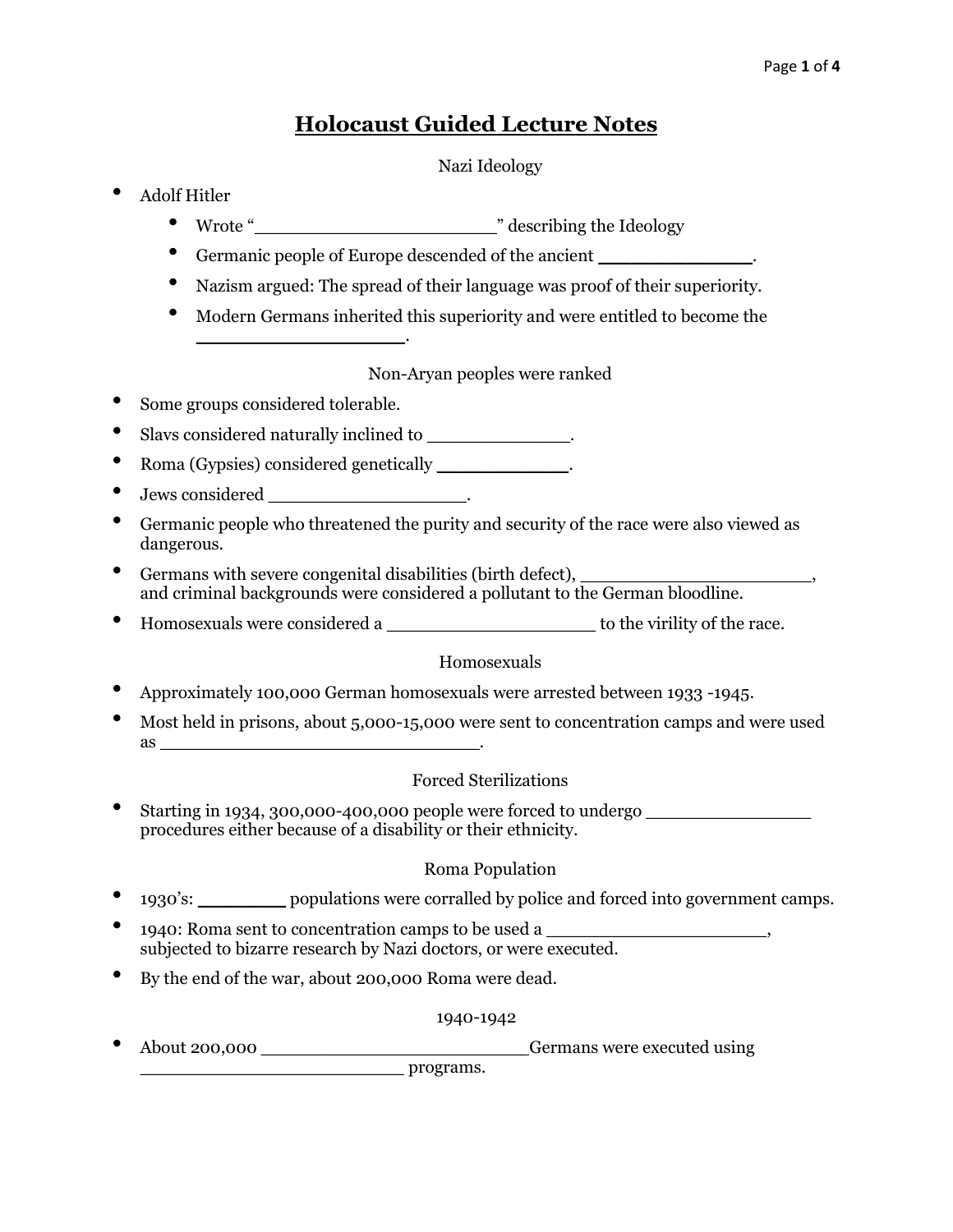#### Jehovah's Witnesses

- Several thousand German and Austrian \_\_\_\_\_\_\_\_\_\_\_\_\_\_\_\_\_\_\_\_ witnesses were arrested in the 1930's for refusing to swear loyalty to the state.
- Many subjected to \_\_\_\_\_\_\_\_\_\_\_\_\_\_\_\_\_\_\_\_\_\_\_\_\_\_\_\_\_\_\_.
- More than 1,000 died in forced labor camps.

### Nazi Invasion of Poland

- Began to systematically execute Polish \_\_\_\_\_\_\_\_\_\_\_\_\_\_\_\_\_\_\_ professionals, teachers, and government leaders.
- Nazi's believed that with leadership, the Polish population would easily submit to \_\_\_\_\_\_\_\_.
- About 3,000,000 Polish Catholics were dead by the end of the war.
- Some Polish people were actively turning in Jews to the Nazis.

#### Jews targeted with fanaticism

- Hitler exploited long held \_\_\_\_\_\_\_\_\_\_\_\_\_\_\_\_\_\_\_\_\_\_\_\_\_\_\_ feelings in Europe.
- Hitler argued that the Jewish population was at \_\_\_\_\_\_\_\_\_\_\_ for most of the country's hardships including defeat in \_\_\_\_\_\_\_\_\_\_\_\_\_\_\_ and the \_\_\_\_\_\_\_\_\_\_\_\_\_\_\_\_\_\_\_\_\_ of the Great Depression.
- Hitler also argued that the Jewish people were dangerously clever and worked in collusion to exploit the non-Jewish population of \_\_\_\_\_\_\_\_\_\_\_\_\_\_\_\_\_\_\_\_\_\_\_\_\_\_\_\_\_.
- When Hitler took over, he initially wanted to remove the entire Jewish population out of

Jews pressured to leave Germany

- 1935: \_\_\_\_\_\_\_\_\_\_\_\_\_\_\_\_ laws revoked German citizenship from the Jewish population.
- More laws restricted Jewish business activities and tightly regulated \_\_\_\_\_\_\_\_\_\_\_\_\_\_\_\_\_\_\_\_\_\_\_\_\_\_\_\_\_\_\_\_\_\_\_\_\_\_\_\_\_\_\_.

 $\mathcal{L}=\mathcal{L}=\mathcal{L}=\mathcal{L}=\mathcal{L}=\mathcal{L}=\mathcal{L}=\mathcal{L}=\mathcal{L}=\mathcal{L}=\mathcal{L}=\mathcal{L}=\mathcal{L}=\mathcal{L}=\mathcal{L}=\mathcal{L}=\mathcal{L}=\mathcal{L}=\mathcal{L}=\mathcal{L}=\mathcal{L}=\mathcal{L}=\mathcal{L}=\mathcal{L}=\mathcal{L}=\mathcal{L}=\mathcal{L}=\mathcal{L}=\mathcal{L}=\mathcal{L}=\mathcal{L}=\mathcal{L}=\mathcal{L}=\mathcal{L}=\mathcal{L}=\mathcal{L}=\mathcal{$ 

- Hitler and Nazi party hoped this would put pressure on the Jewish population and convince them to \_\_\_\_\_\_\_\_\_\_\_\_\_\_\_\_\_\_\_\_\_\_\_\_\_\_\_.
- Many left Germany, but most of the world \_\_\_\_\_\_\_\_\_\_\_\_\_\_\_\_\_\_\_\_\_\_ to accept any more German Jewish immigrants.

#### The night of broken glass.

- November 9, 1938: Nazi party members systematically attacked Jewish owned property all across Germany, Austria, and the **with the contract of the contract of Czechoslovakia**.
- Windows of Jewish businesses, homes, and synagogues were smashed in leading to the name **\_\_\_\_\_\_\_\_\_\_\_\_\_\_\_\_\_\_\_\_\_\_\_\_\_\_\_\_\_\_\_\_** (the night of broken glass).
- Germans justified this because a 17-year-old Polish Jew assassinated a German foreign official over the \_\_\_\_\_\_\_\_\_\_\_\_\_\_\_\_\_\_\_\_\_\_\_\_\_\_\_\_\_\_ of his family from Germany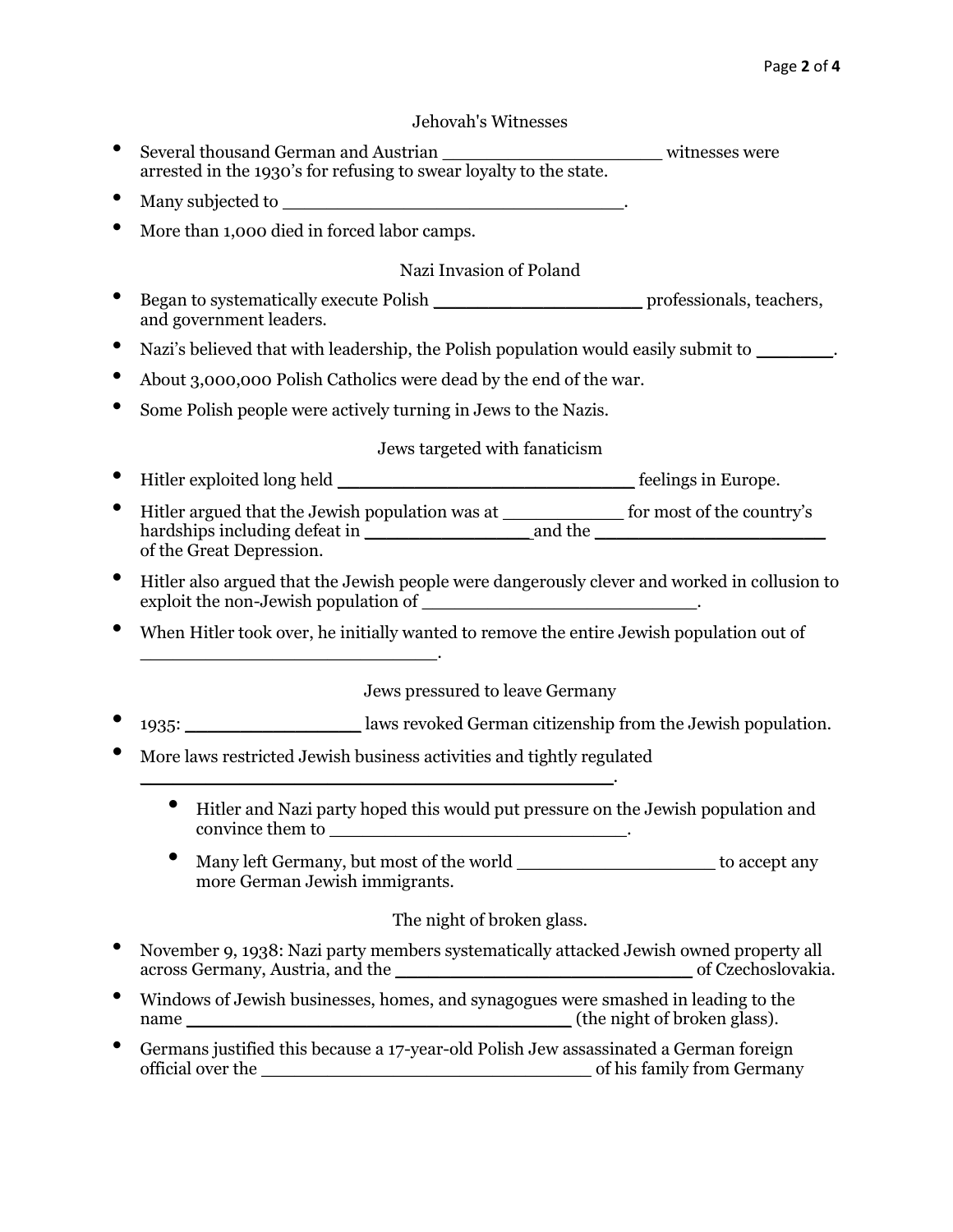#### Kristallnacht

- Hundreds of \_\_\_\_\_\_\_\_\_\_\_\_\_\_\_\_\_\_\_\_\_\_\_\_\_\_\_ destroyed
- About 7,500 Jewish businesses, homes, and schools were plundered
- $\bullet$  91 Jews are  $\_\_$
- 30,000 Jewish men were immediately rounded up and sent to concentration camps.
- A fine of one billion \_\_\_\_\_\_\_\_\_\_\_\_\_\_\_\_\_\_\_\_\_ (about 444,000 million dollars today) was fined to the Jewish Community

#### Ghettos to Concentration Camps

- 1939: Germans force Jews into walled \_\_\_\_\_\_\_\_\_\_\_\_\_\_\_ in German and Polish cities.
- Ghettos became \_\_\_\_\_\_\_\_\_\_\_\_\_\_\_\_\_\_\_\_ and war was raging (causing pressure to the Germans)
- Solution: build massive concentration camps in Germany and Poland where Jews from all over Europe would be sent as

#### Angel of Death

- Josef Mengele
	- Nicknamed "
	- Worked at Auschwitz
	- Practiced medical and twins
		- Dissected twins
	- Used \_\_\_\_\_\_\_\_\_\_\_\_\_\_\_\_\_\_\_\_\_\_\_ to try and create blue eyes
	- Injected people with devastating disease
		- Petrol
		- Chloroform
	- Performed surgery without \_\_\_\_\_\_\_\_\_\_\_\_\_\_\_\_\_\_\_\_\_\_\_\_\_\_\_\_\_

#### The Final Solution.

• 1942: Nazi leadership determined the answer to the "Jewish question" which is **"\_\_\_\_\_\_\_\_\_\_\_\_\_\_\_\_\_\_\_\_\_\_\_\_\_\_\_\_"** (the systematic execution of the Jewish population in Europe).

#### Execution

• Before 1942, Jews were killed off by Nazi SS firing squads and mobile gas chambers on \_\_\_\_\_\_\_\_\_\_\_\_\_\_\_\_\_\_\_\_\_\_\_\_\_\_, but these methods were deemed too slow.